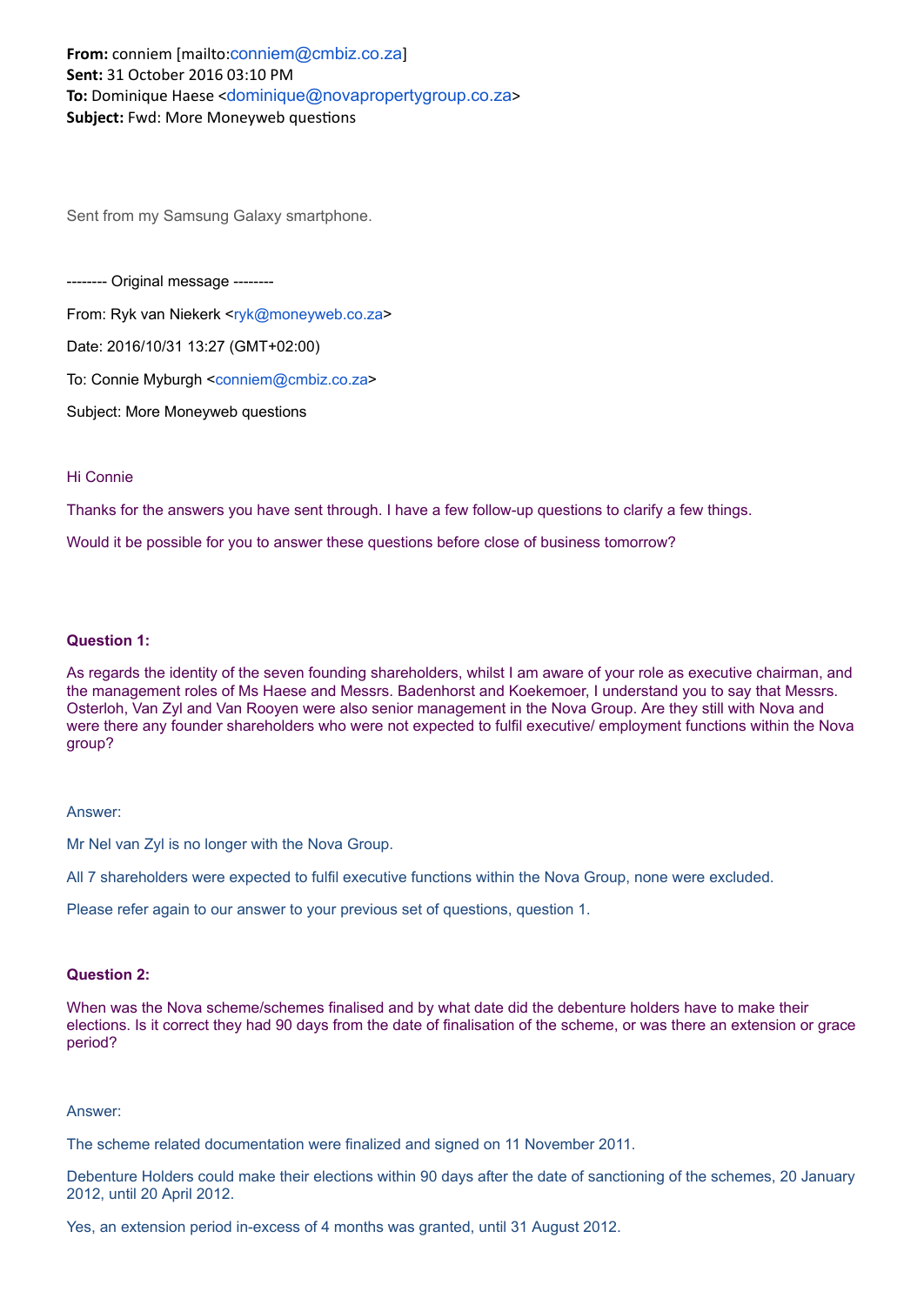### **Question 3:**

Is the Nova Nominee company a true nominee company? Is it holding the B shares as nominee for the founder shareholders who are the true beneficial owners? If not, on what basis do you say the shares are held by a Nominee company and on what basis is Nova Nominees a nominee company?

#### Answer:

No, Nova Nominees is not a "true nominee company".

Yes, it is holding the B shares as nominee for the 7 shareholders as the beneficial owners.

As stated before, the 7 shareholders decided to hold their shares in a company selected by them, called Nova Nominees. Please take note of the 3<sup>rd</sup> last paragraph in our answer to your first set of questions, question 3 and to the last paragraph in our answer to your 1<sup>st</sup> set of questions, question 4.

The 7 shareholders of Nova Nominees, have the responsibility, as provided for in Appendix ARR8, of procuring funding and other actions required for the repayment of the debentures of non-electing Debenture Holders, through the business activities of Public Newco and Private Newco. It follows that the aforesaid must have taken place prior to any one of the shareholders in Nova Nominees receiving any benefit.

### **Question 4:**

How do you envisage that the B shares could be used to procure funding for Nova to repay the debt to debenture holders?

#### Answer:

This will depend on the nature of a possible funding transaction i.e to form the subject matter of security or the basis for funding to flow through to the Nova Group.

### **Question 5:**

As regards the zero value of the B shares at the time of their issue, were the B shares allotted and issued before the conversion of the debentures? When were the B shares actually issued?

#### Answer:

No. The Class B shares were issued post the finalisation of the conversion process/period. All shares were issued with effect from the day after the date on which the Court Orders sanctioning the schemes were registered by the Registrar of Companies, being 30 January 2012, but the actual issuing process needed to wait until the closing date of the extended election process/period, on 31 August 2012, after which all ordinary shares were issued on 1 September 2012.

On checking the administrative process, following receipt of your question, it was noted that the date of issue of the Class B shares was recorded as 1 August 2012 instead of 1 September 2012. This was a mere administrative error.

### **Question 6:**

Given that the debenture holders had debentures equal to the net asset value of the company when debenture holders elected to swap their debentures for equity and their debentures were cancelled, did the converting debenture holders receive an equivalent value in ordinary shares? Asked another way, did the converting debenture holders receive a number of ordinary shares giving them a participation in the equity value of the company equal to the value of the debentures which they sacrificed?